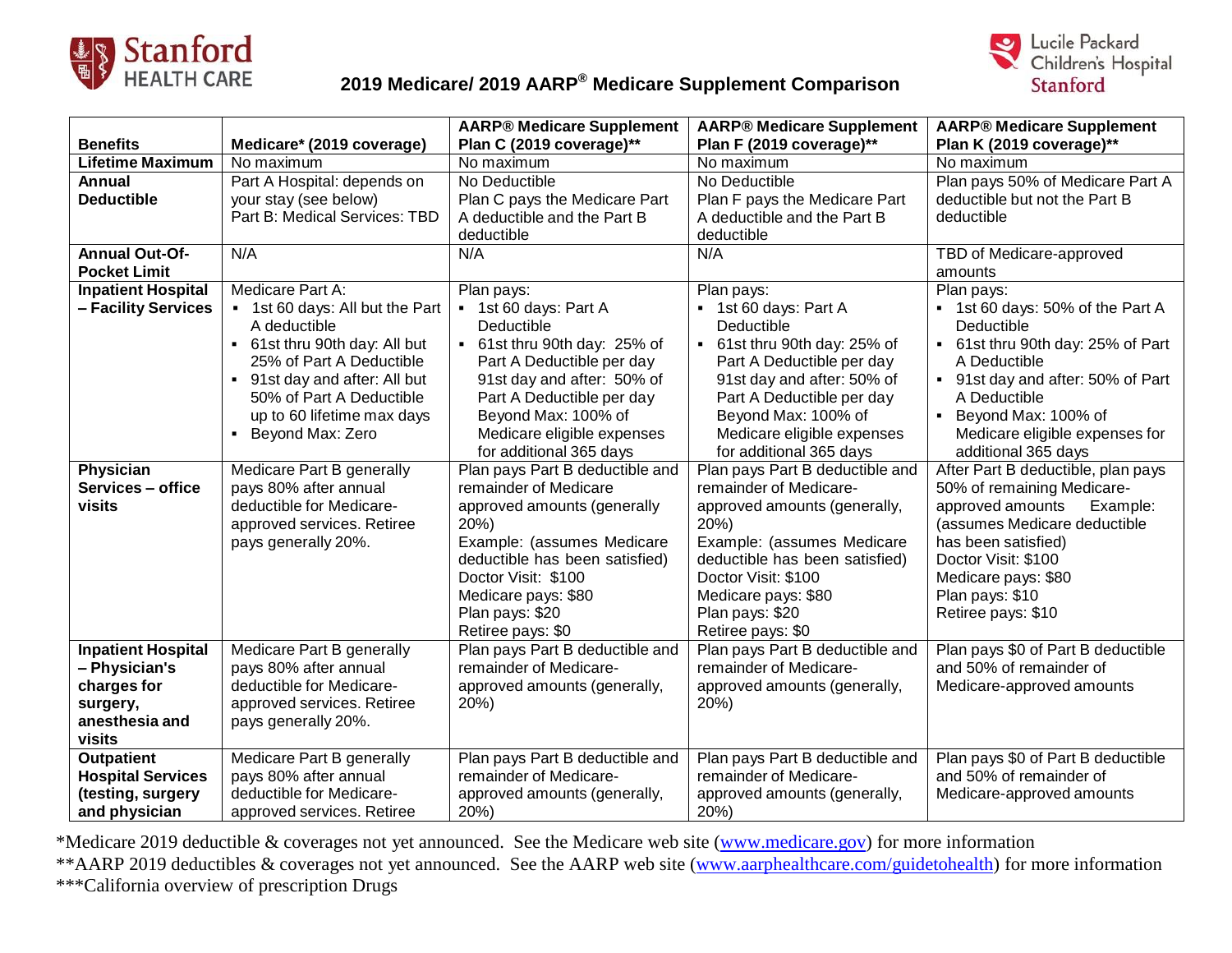|                           |                                                  | <b>AARP® Medicare Supplement</b>              | <b>AARP® Medicare Supplement</b> | <b>AARP® Medicare Supplement</b>   |
|---------------------------|--------------------------------------------------|-----------------------------------------------|----------------------------------|------------------------------------|
| <b>Benefits</b>           | Medicare* (2019 coverage)                        | Plan C (2019 coverage)**                      | Plan F (2019 coverage)**         | Plan K (2019 coverage)**           |
| fees)                     | pays generally 20%.                              |                                               |                                  |                                    |
| <b>Preventive Care</b>    | Medicare Part B generally                        | Medicare Part B generally pays                | Plan pays Part B deductible and  | Plan pays \$0 of Part B deductible |
| (periodic                 | pays 80% after annual                            | 80% after annual deductible for               | remainder of Medicare-           | and pays 50% of remainder of       |
| physicals, routine        | deductible for Medicare-                         | Medicare-approved services.                   | approved amounts, generally      | Medicare-approved amounts          |
| immunizations)            | approved services. Retiree                       | Retiree pays generally 20%.                   | 20%                              |                                    |
| <b>Hospital</b>           | pays generally 20%.<br>Medicare Part B generally | Plan pays the Part B deductible               | Plan pays the Part B deductible  | Plan pays \$0 of Part B deductible |
| <b>Emergency Room</b>     | pays 80% after annual                            | and remainder of Medicare-                    | and remainder of Medicare-       | and pays 50% of remainder of       |
|                           | deductible for Medicare-                         | approved amounts (generally                   | approved amounts (generally      | Medicare-approved amounts          |
|                           | approved services. Retiree                       | 20%                                           | 20%)                             |                                    |
|                           | pays generally 20%.                              |                                               |                                  |                                    |
| Allergy                   | Medicare Part B generally                        | Plan pays Part B deductible and               | Plan pays Part B deductible and  | Plan pays \$0 of Part B deductible |
| tests/treatment           | pays 80% after annual                            | remainder of Medicare                         | remainder of Medicare            | and pays generally 50% of          |
|                           | deductible for Medicare-                         | approved amounts (generally                   | approved amounts (generally      | remainder of Medicare approved     |
|                           | approved services. Retiree                       | 20%                                           | 20%)                             | amounts                            |
|                           | pays generally 20%.                              |                                               |                                  |                                    |
| <b>Skilled Nursing</b>    | • 1st 20 days: All approved                      | 1st 20 days: Paid by<br>$\blacksquare$        | • 1st 20 days: Paid by           | • 1st 20 days: Paid by Medicare    |
| Facility stays -          | amounts                                          | Medicare                                      | Medicare                         | 21st thru 100th day: Plan          |
| <b>Medicare certified</b> | • 21st thru 100th day: All but                   | 21st thru 100th day:<br>$\blacksquare$        | 21st thru 100th day:             | pays up to 1/16th of the           |
|                           | $1/8^{th}$ of the Part A                         | Plan pays up to                               | Plan pays up to 1/8th of         | Part A Deductible                  |
|                           | Deductible                                       | day1/8th of the Part A                        | the Part A Deductible            | • 101st day and after: Plan pays   |
|                           | • 101st day and after: Zero                      | Deductible                                    | • 101st day and after: Plan      | $$0a$ day                          |
|                           |                                                  | • 101st day and after: Plan<br>pays \$0 a day | pays \$0 a day                   |                                    |
| <b>Ambulance</b>          | Medicare Part B generally                        | Plan pays Part B deductible and               | Plan pays Part B deductible and  | Plan pays \$0 of Part B deductible |
| services                  | pays 80% after annual                            | remainder of Medicare                         | remainder of Medicare            | and 50% of remainder of Medicare   |
|                           | deductible for Medicare-                         | approved amounts (generally                   | approved amounts (generally      | approved amounts                   |
|                           | approved services. Retiree                       | 20%)                                          | 20%)                             |                                    |
|                           | pays generally 20%.                              |                                               |                                  |                                    |
| <b>Home Health Care</b>   | Medicare pays 100% of                            | Medicare pays 100% of                         | Medicare pays 100% of            | The beneficiary pays 50% of the    |
|                           | approved services Medicare                       | approved services Medicare                    | approved services Medicare       | remainder of Medicare approved     |
|                           | only pays 100% for certain                       | only pays 100% for certain                    | only pays 100% for certain       | amounts. Other home health care    |
|                           | services, such as approved                       | services, such as approved                    | services, such as approved       | services are handled like Part B - |
|                           | durable medical deductible.                      | durable medical deductible.                   | durable medical deductible.      | plan pays \$0 of Part B deductible |
|                           | Other home health care                           | Other home health care                        | Other home health care           | and 50% of remainder of            |
|                           | services are handled like Part                   | services are handled like Part B              | services are handled like Part B | Medicare-approved amounts.         |
|                           | B - generally 80% after the                      | - generally 80% after the                     | - generally 80% after the        |                                    |
|                           | annual deductible with the                       | annual deductible with the                    | annual deductible with the       |                                    |
|                           | beneficiary paying generally                     | beneficiary paying generally                  | beneficiary paying generally     |                                    |

\*Medicare 2019 deductible & coverages not yet announced. See the Medicare web site [\(www.medicare.gov\)](http://www.medicare.gov/) for more information \*\* AARP 2019 deductibles & coverages not yet announced. See the AARP web site [\(www.aarphealthcare.com/guidetohealth\)](http://www.aarphealthcare.com/guidetohealth) for more information \*\*\*California overview of prescription Drugs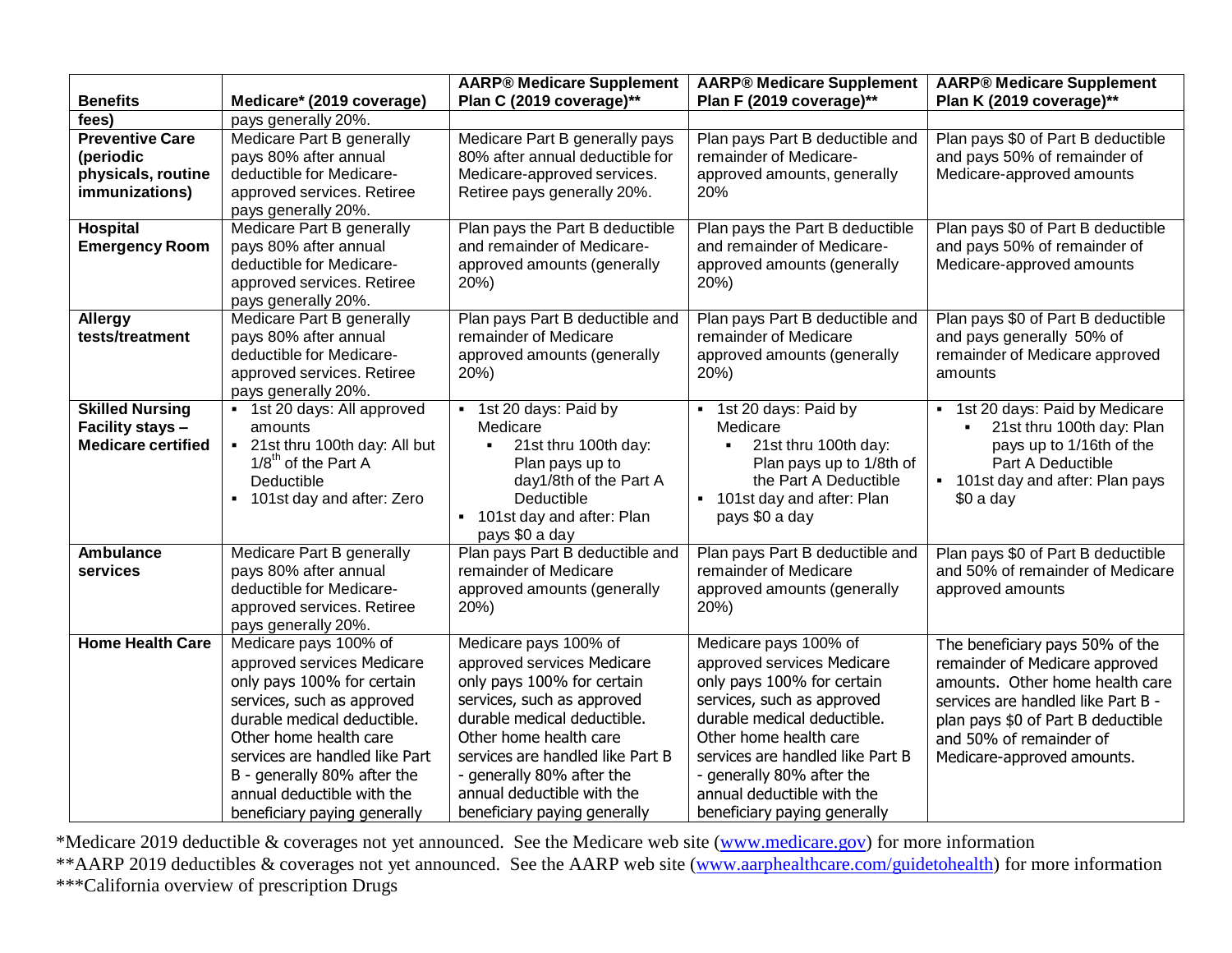| <b>Benefits</b>                                      | Medicare* (2019 coverage)                                                                                                                                         | <b>AARP® Medicare Supplement</b><br>Plan C (2019 coverage)**                                                                                                                                                                                                                                                                                                                                                                                                                                                                                                                                                                                       | <b>AARP® Medicare Supplement</b><br>Plan F (2019 coverage)**                                                                                                                                                                                                                                                                                                                                                                                                                                                                                                                                                                                                | <b>AARP® Medicare Supplement</b><br>Plan K (2019 coverage)**                                                                                                                                                                                                                                                                                                                                                                                                                                                                                                                                                                                                                                                          |
|------------------------------------------------------|-------------------------------------------------------------------------------------------------------------------------------------------------------------------|----------------------------------------------------------------------------------------------------------------------------------------------------------------------------------------------------------------------------------------------------------------------------------------------------------------------------------------------------------------------------------------------------------------------------------------------------------------------------------------------------------------------------------------------------------------------------------------------------------------------------------------------------|-------------------------------------------------------------------------------------------------------------------------------------------------------------------------------------------------------------------------------------------------------------------------------------------------------------------------------------------------------------------------------------------------------------------------------------------------------------------------------------------------------------------------------------------------------------------------------------------------------------------------------------------------------------|-----------------------------------------------------------------------------------------------------------------------------------------------------------------------------------------------------------------------------------------------------------------------------------------------------------------------------------------------------------------------------------------------------------------------------------------------------------------------------------------------------------------------------------------------------------------------------------------------------------------------------------------------------------------------------------------------------------------------|
|                                                      | 20%                                                                                                                                                               | paying 20%                                                                                                                                                                                                                                                                                                                                                                                                                                                                                                                                                                                                                                         | 20%.                                                                                                                                                                                                                                                                                                                                                                                                                                                                                                                                                                                                                                                        |                                                                                                                                                                                                                                                                                                                                                                                                                                                                                                                                                                                                                                                                                                                       |
| <b>Durable medical</b><br><b>Equipment</b>           | Medicare Part B generally<br>pays 100% of approved<br>durable medical equipment.                                                                                  | Plan pays Part B deductible and<br>remainder of Medicare<br>approved amounts (generally<br>20%                                                                                                                                                                                                                                                                                                                                                                                                                                                                                                                                                     | Plan pays Part B deductible and<br>remainder of Medicare<br>approved amounts (generally<br>20%                                                                                                                                                                                                                                                                                                                                                                                                                                                                                                                                                              | Plan pays 50% of Part B<br>deductible and 50% of remainder<br>of Medicare approved amounts                                                                                                                                                                                                                                                                                                                                                                                                                                                                                                                                                                                                                            |
| <b>Mental Health &amp;</b><br><b>Substance Abuse</b> | For visits to a doctor or other<br>health care provider to<br>diagnose the condition,<br>Medicare pays generally 80%<br>and the beneficiary pays<br>generally 20% | • Inpatient covered same as<br>hospital in-patient<br>• Outpatient covered same as<br>Physician services: Plan C<br>pays deductible and pays<br>generally 20% co-insurance                                                                                                                                                                                                                                                                                                                                                                                                                                                                         | • Inpatient covered same as<br>hospital in-patient<br>• Outpatient covered same as<br>Physician services: Plan F<br>pays deductible pays<br>generally 20% co-insurance                                                                                                                                                                                                                                                                                                                                                                                                                                                                                      | • Inpatient covered same as<br>hospital in-patient<br>• Outpatient covered same as<br>Physician services: Plan K pays<br>50% of remaining co-insurance                                                                                                                                                                                                                                                                                                                                                                                                                                                                                                                                                                |
| <b>Prescription</b><br><b>Drugs</b>                  | Medicare Part D prescription<br>drug benefit: varies by carrier<br>Additional premium                                                                             | <b>AARP®</b> MedicareRx<br>Preferred (PDP)***                                                                                                                                                                                                                                                                                                                                                                                                                                                                                                                                                                                                      | <b>AARP® MedicareRx Preferred</b><br>(PDP)***                                                                                                                                                                                                                                                                                                                                                                                                                                                                                                                                                                                                               | <b>AARP® MedicareRx Preferred</b><br>(PDP)***                                                                                                                                                                                                                                                                                                                                                                                                                                                                                                                                                                                                                                                                         |
|                                                      | Initial Coverage Phase                                                                                                                                            | No annual deductible<br>Tier 1: Lower cost,<br>commonly used generic<br>drugs: \$3 copays at<br>Preferred network<br>pharmacies, \$6 co-pay at all<br>other network pharmacies<br>Tier 2: Most generic drugs:<br>\$5 copay at Preferred<br>network pharmacies, \$10 co-<br>pay at all other network<br>pharmacies<br>Tier 3: Many common brand<br>$\blacksquare$<br>name drugs, some higher<br>cost generic: \$40 copay at<br>preferred network<br>pharmacies, \$45 at all other<br>network pharmacies<br>Tier 4: Non-preferred generic<br>& non-preferred brand name<br>drugs \$85 copay at<br>preferred network<br>pharmacies, \$95 at all other | No annual deductible<br>- Tier 1: Lower cost, commonly<br>used generic drugs: \$3<br>copays at Preferred network<br>pharmacies, \$6 co-pay at all<br>other network pharmacies<br>- Tier 2: Most generic drugs:<br>\$5 copay at Preferred<br>network pharmacies, \$10 co-<br>pay at all other network<br>pharmacies<br>• Tier 3: Many common brand<br>name drugs, some higher<br>cost generic: \$40 copay at<br>preferred network<br>pharmacies, \$45 at all other<br>network pharmacies<br>• Tier 4: Non-preferred generic<br>& non-preferred brand name<br>drugs \$85 copay at<br>preferred network<br>pharmacies, \$95 at all other<br>network pharmacies | No annual deductible<br>- Tier 1: Lower cost, commonly<br>used generic drugs: \$3 copays<br>at Preferred network<br>pharmacies, \$6 co-pay at all<br>other network pharmacies<br>Tier 2: Most generic drugs: \$5<br>copay at Preferred network<br>pharmacies, \$10 co-pay at all<br>other network pharmacies<br>• Tier 3: Many common brand<br>name drugs, some higher cost<br>generic: \$40 copay at<br>preferred network pharmacies,<br>\$45 at all other network<br>pharmacies<br>• Tier 4: Non-preferred generic &<br>non-preferred brand name<br>drugs \$85 copay at preferred<br>network pharmacies, \$95 at all<br>other network pharmacies<br>Tier 5: (Specialty Tier) Unique<br>and/or very high-cost drugs: |

\*Medicare 2019 deductible & coverages not yet announced. See the Medicare web site [\(www.medicare.gov\)](http://www.medicare.gov/) for more information \*\* AARP 2019 deductibles & coverages not yet announced. See the AARP web site [\(www.aarphealthcare.com/guidetohealth\)](http://www.aarphealthcare.com/guidetohealth) for more information

\*\*\*California overview of prescription Drugs